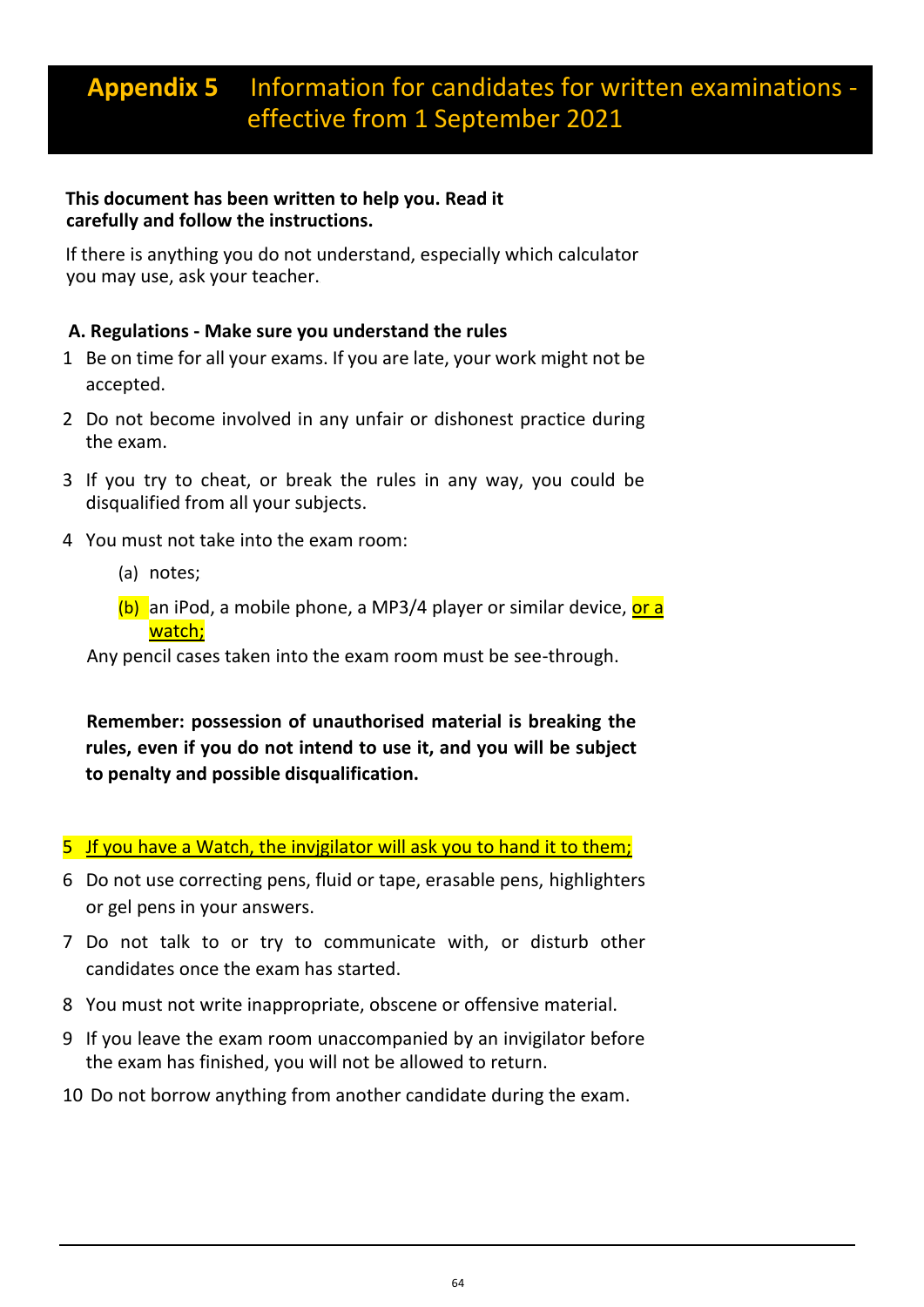### **B. Information - Make sure you attend your exams and bring what you need**

- <sup>1</sup> Know the dates and times of all your exams. Arrive at least ten minutes before the start of each exam.
- <sup>2</sup> If you arrive late for an exam, report to the invigilator running the exam.
- <sup>3</sup> If you arrive more than one hour after the published starting time for the exam, you may not be allowed to take it.
- <sup>4</sup> Only take into the exam room the pens, pencils, erasers and any other equipment which you need for the exam.
- <sup>5</sup> You must write clearly and in black ink. Coloured pencils or inks may only be used for diagrams, maps, charts, etc. unless the instructions printed on the front of the question paper state otherwise.

### **C. Calculators, dictionaries and computer spell-checkers**

1 You may use a calculator unless you are told otherwise.

- 2 If you use a calculator:
	- (a) make sure it works properly; check that the batteries are working properly;
	- (b) clear anything stored in it;
	- (c) remove any parts such as cases, lids or covers which have printed instructions or formulae;
	- (d) do not bring into the exam room any operating instructions or prepared programs.
- 3 Do not use a dictionary or computer spell checker unless you are told otherwise.

# **D. Instructions during the exam**

- 1 Always listen to the invigilator. Always follow their instructions.
- 2 Tell the invigilator at once if:
	- (a) you think you have not been given the right question paper or all of the materials listed on the front of the paper;
	- $(b)$  the question paper is incomplete or badly printed.
- 3 Read carefully and follow the instructions printed on the question paper and/or on the answer booklet.
- 4 Do not start writing anything -until the invigilator tells you to fill in all the details required on the front of the question paper and/or the answer booklet before you start the exam;